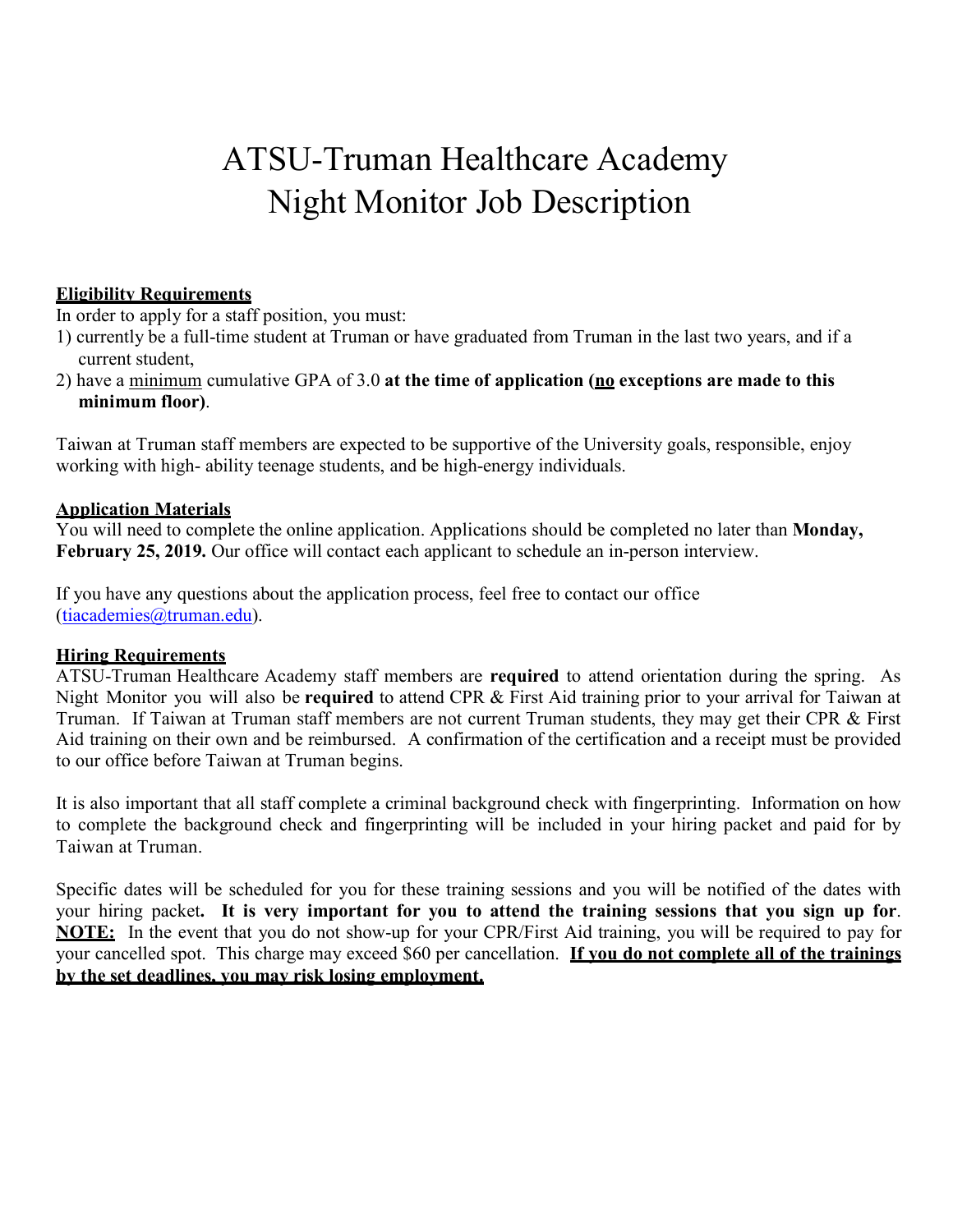#### **SUMMARY OF THE POSITION**

This position is vital to the safe operation of ATSU-Truman Healthcare Academy. You have a great deal of responsibility to the students and the reputation of Taiwan at Truman. Please ask the Director if you have any questions about the procedures described in this document, or the operation of the program in general. On occasion you may need to communicate with the staff who are sleeping while you are on duty. For non-crisis situations there are mailboxes in the office if you need to leave messages. In the event a situation arises that requires the immediate attention of administrative staff, call the Director.

This document details the procedures you should employ in your routine duties.

#### **BEFORE THE ACADEMY**

 The Night Monitor is required to attend orientation during the spring and participate in training prior to the Academy session.

## **DURING THE ACADEMY**

Keeping floor of residents free from non-Healthcare Academy

- persons.
- Rounds (listed on schedule) and light checks.
- Make sure students are not talking, listening to loud music, or out of their rooms.
- Make sure doors cannot be pushed open. They automatically lock, but can be taped open.
- Spot check for towels covering bottom of door. (use a hangar)
- Post signs (activity lists, schedules, etc.) around the building if needed.
- Follow the schedule as detailed on the next page.
- Keep track of sign-in times. (this keeps preceptors honest)
- At 6:50 am, see that duty preceptors are alive, awake, alert and enthusiastic.
- If not awake by 6:55 am, please wake the duty preceptors up or find a Director.
- At 6:55 am, please roam the fifth floor for any students who may leave their rooms early.
- At 7:10am, your shift ends and you may eat breakfast or go to sleep.
- **Report all infractions in the form of a document.**

## **OPTIONAL RESPONSIBILITIES AND DUTIES**

- **◆ Be a team co-captain for the team activities.**
- Staff Meetings are generally not required (unless your presence is requested by the Director), but you are welcome to attend.

# **GENERAL INFORMATION**

- The Night Monitor will live with staff, preceptors and students in the residence hall.
- The salary is \$400 per session plus room and board.
- The Night Monitor may not be enrolled in summer classes during the Academy.
- The Night Monitor is a representative of Truman State University and is expected to act in a manner befitting this responsibility.
- You will not be given a meal plan since you will be asleep during open hours of the cafeteria. You're welcome to charge your breakfast in the cafeteria if you choose to eat before going to bed. You are allowed to buy food or eat out for lunch and dinner within a reasonable amount, \$5.00-\$7.00 for lunch and \$10.00 for dinner. **You will need to keep all receipts and turn them in at the end of the session to be reimbursed. You will need to bring all of your receipts to MC 303 for reimbursement.**
- Taiwan at Truman staff members are representatives of Truman State University and are expected to act in a manner befitting this responsibility, even when not directly interacting with students. This includes adherence to all applicable policies of the university, laws of the local, state, and federal government, as well as the exercise of common sense and good judgment. Employees will be expected to refrain from making